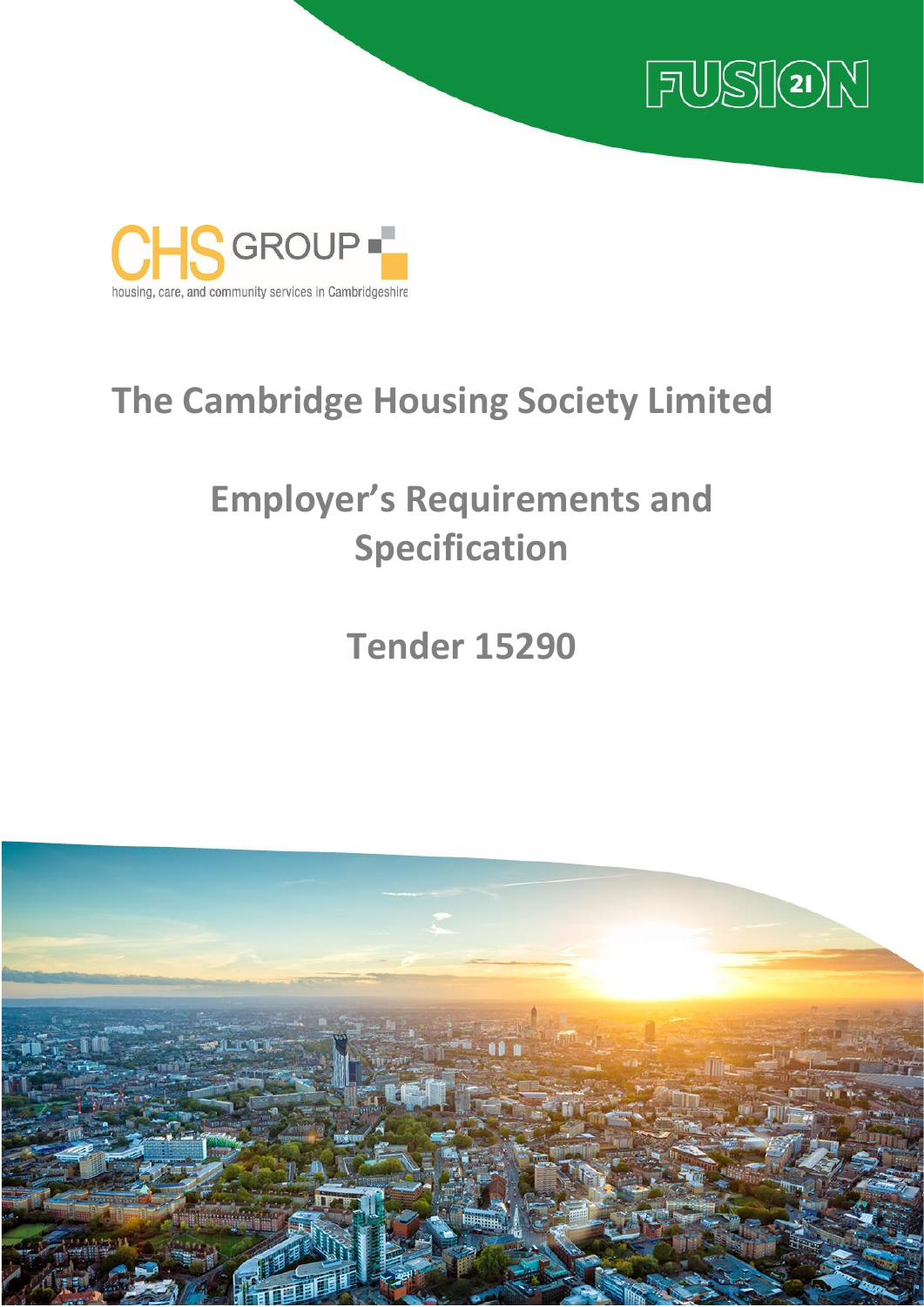## **Document Control**

## **Document Control**

|                                               | <b>Name</b>    | <b>Date</b> |  |
|-----------------------------------------------|----------------|-------------|--|
| <b>Author</b>                                 | Mark Whitehead | 12/11/21    |  |
| <b>Reviewed</b>                               | Jessica Bethom | 12/11/21    |  |
| <b>CHS Group Approved</b><br><b>For Issue</b> | Mark Whitehead | 30/11/21    |  |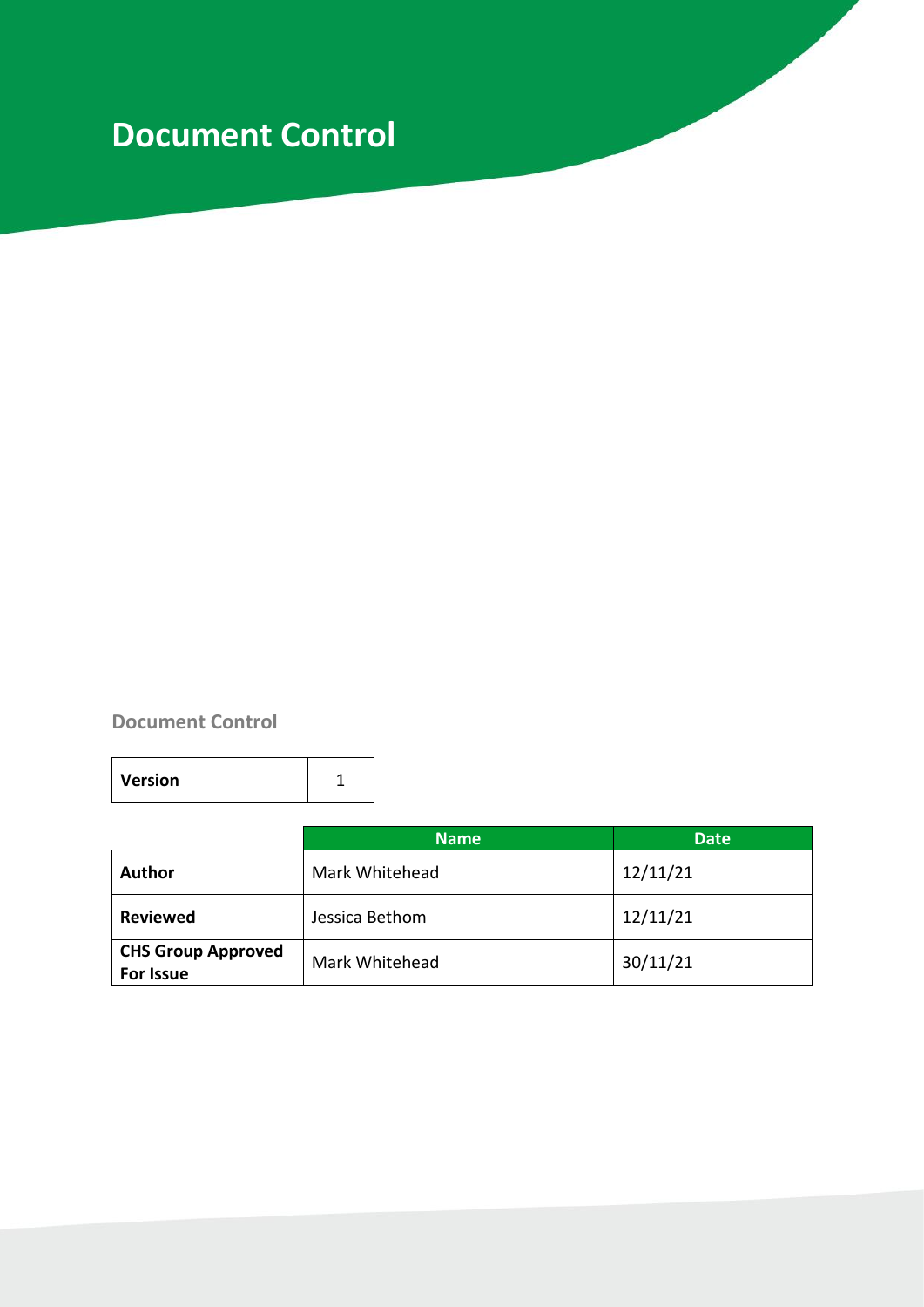## **Contents**

| 1.  |  |
|-----|--|
| 2.  |  |
| 3.  |  |
| 4.  |  |
| 5.  |  |
| 6.  |  |
| 7.  |  |
| 8.  |  |
| 9.  |  |
| 10. |  |
| 11. |  |
| 12. |  |
| 13. |  |
| 14. |  |
| 15. |  |
| 16. |  |
| 17. |  |
| 18. |  |
| 19. |  |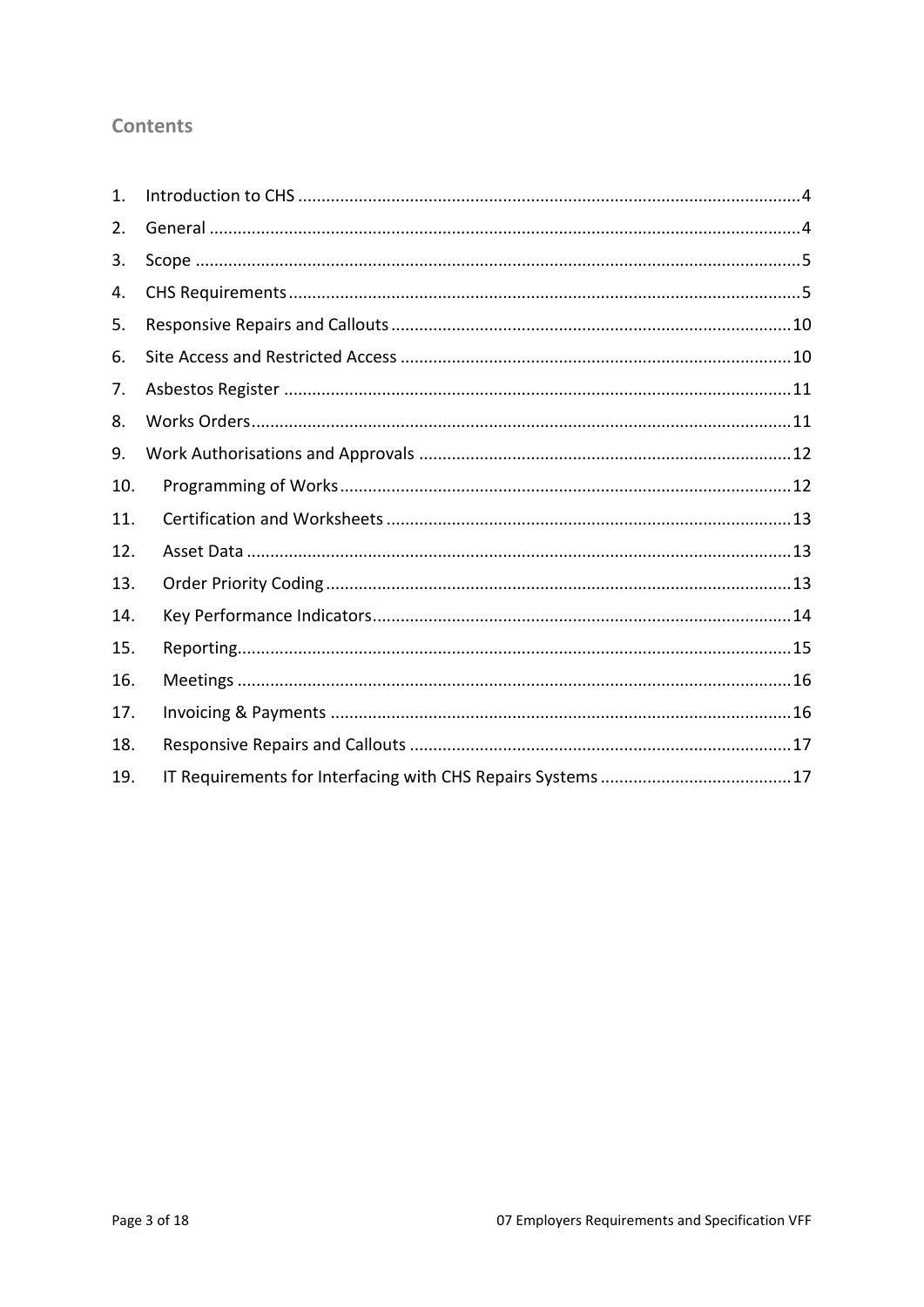## <span id="page-3-0"></span>**1. Introduction to CHS**

CHS is all about people: our 7,000 residents, our 2,000 care and support customers and our team of 300 staff. Founded in 1927, we run a broad range of services across Cambridgeshire offering people opportunities to achieve a better quality of life. We do this by providing and managing

- over 3000 low-cost rented and shared ownership homes
- residential and domiciliary care for older people
- support for young people, parents, people with additional needs or experiencing homelessness
- nurseries for babies and young children
- money, debt, and employment advice

Our added value is based on our independence, local base and geographic focus, which enable us to

- Be accessible to our customers
- Deliver a wide range of services relevant to local needs and distinct from other providers
- Invest in people and communities
- Maintain a strong, up to date understanding of local needs and markets
- Have the capacity and knowledge to engage with stakeholders
- Develop new services and partnerships to tackle particular local problems.

#### **Our Governance**

We are a social enterprise and charitable housing association with a turnover of £33.6m and housing assets worth £263m. We are governed by a Board, drawn from the local community, which sets our direction, monitors progress towards our goals and ensures we meet the standards set by the Regulator for Social Housing. This work is supported by five key committees: Operations; Audit & Risk; New Business & Development; Governance and HR & Remuneration. Two tenant-led groups, our Tenant Committee and Scrutiny Panel, also contribute to the main Board through improvement recommendations.

#### <span id="page-3-1"></span>**2. General**

The Supplier shall include in its tender for any incidental items whether specifically mentioned or not which are necessary to complete the works or services to the same extent and meaning of this specification

The Supplier shall be deemed to have allowed in its rates for the cost of complying with all the requirements set out in this document. The Supplier may be required to prepare a detailed breakdown of its pricing to demonstrate compliance with these requirements. The Supplier shall pay detailed attention to the requirements and shall identify to the CHS Group any conflict, ambiguity, proposed deviation from, or inability to comply with their requirements.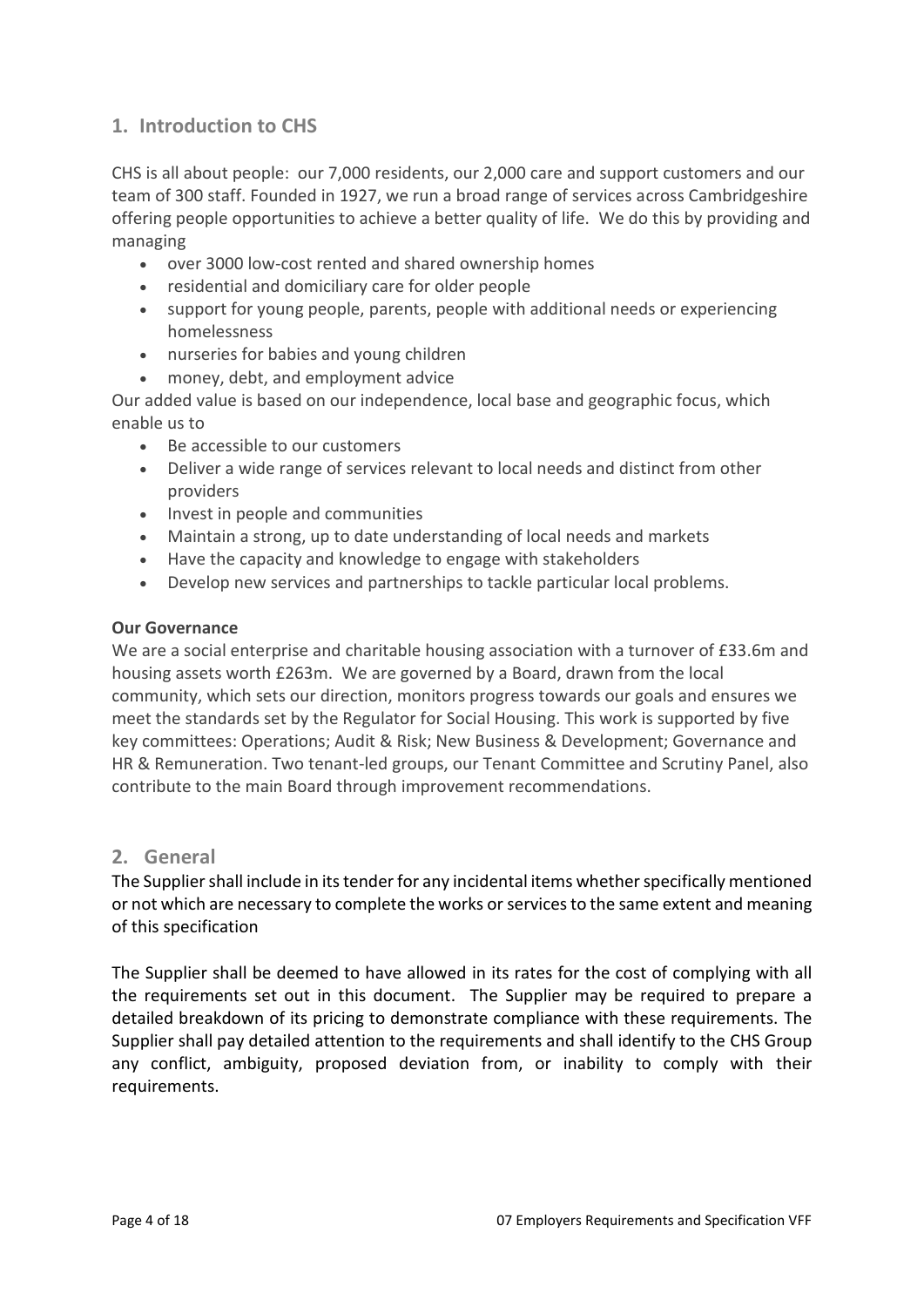## <span id="page-4-0"></span>**3. Scope**

The Scope of this call-off contract covers the following services:

- Fire Alarm/ Smoke Detection
- AOV
- Emergency Lighting
- Door Entry System and Automatic Door Openers
- Warden / Alarm Call
- CCTV
- Fire Fighting Equipment
- Dry Risers
- Sprinkler Systems

#### <span id="page-4-1"></span>**4. CHS Requirements**

Maintenance tasks/activities are to be carried out in accordance with manufacturer's instructions and SFG20 to the relevant BS/ISO standards. Tasks and frequencies are detailed below:

| <b>Equipment Type</b>                 | <b>Servicing Frequency per annum</b>                                                                                                                                                                                                                                                |
|---------------------------------------|-------------------------------------------------------------------------------------------------------------------------------------------------------------------------------------------------------------------------------------------------------------------------------------|
| Fire Alarm Systems and Communal Smoke | 4 site inspections per year.                                                                                                                                                                                                                                                        |
| <b>Detectors</b>                      | Note some smoke detectors are standalone                                                                                                                                                                                                                                            |
|                                       | devices and not linked to a panel.                                                                                                                                                                                                                                                  |
|                                       | For larger properties (over 20 smoke<br>detection devices) 25% of detectors are<br>assessed at each visit so that all assets are<br>certified within a 12 month period. For<br>smaller properties (19 and under) all<br>detectors should be checked during each<br>quarterly visit. |
| <b>AOV</b>                            | 4 inspections per annum.                                                                                                                                                                                                                                                            |
|                                       | Tested 3 times as part of fire alarm testing,                                                                                                                                                                                                                                       |
|                                       | and serviced once.                                                                                                                                                                                                                                                                  |
|                                       |                                                                                                                                                                                                                                                                                     |
| <b>Emergency Lighting</b>             | 12 visits per annum<br>11 x monthly flick test                                                                                                                                                                                                                                      |
|                                       | 1 x annual 3 hour run down                                                                                                                                                                                                                                                          |
|                                       | In accordance with BS5266-1                                                                                                                                                                                                                                                         |
| <b>Fire Shutters</b>                  | Annual                                                                                                                                                                                                                                                                              |
| Fire Extinguishers/Blankets           | Annual                                                                                                                                                                                                                                                                              |
| Fire Fighting Equipment               | Annual                                                                                                                                                                                                                                                                              |
| Sprinkler Systems                     | Annually, in accordance with BS9251:2014                                                                                                                                                                                                                                            |
| Dry Risers                            | 6 monthly in accordance with BS 9990:2015                                                                                                                                                                                                                                           |
| Door Access                           | Annual                                                                                                                                                                                                                                                                              |
| Door Entry, Automatic Doors and Gates | Annual                                                                                                                                                                                                                                                                              |
| <b>CCTV</b>                           | Annual                                                                                                                                                                                                                                                                              |
| Intercom Systems and Warden Call      | Annual                                                                                                                                                                                                                                                                              |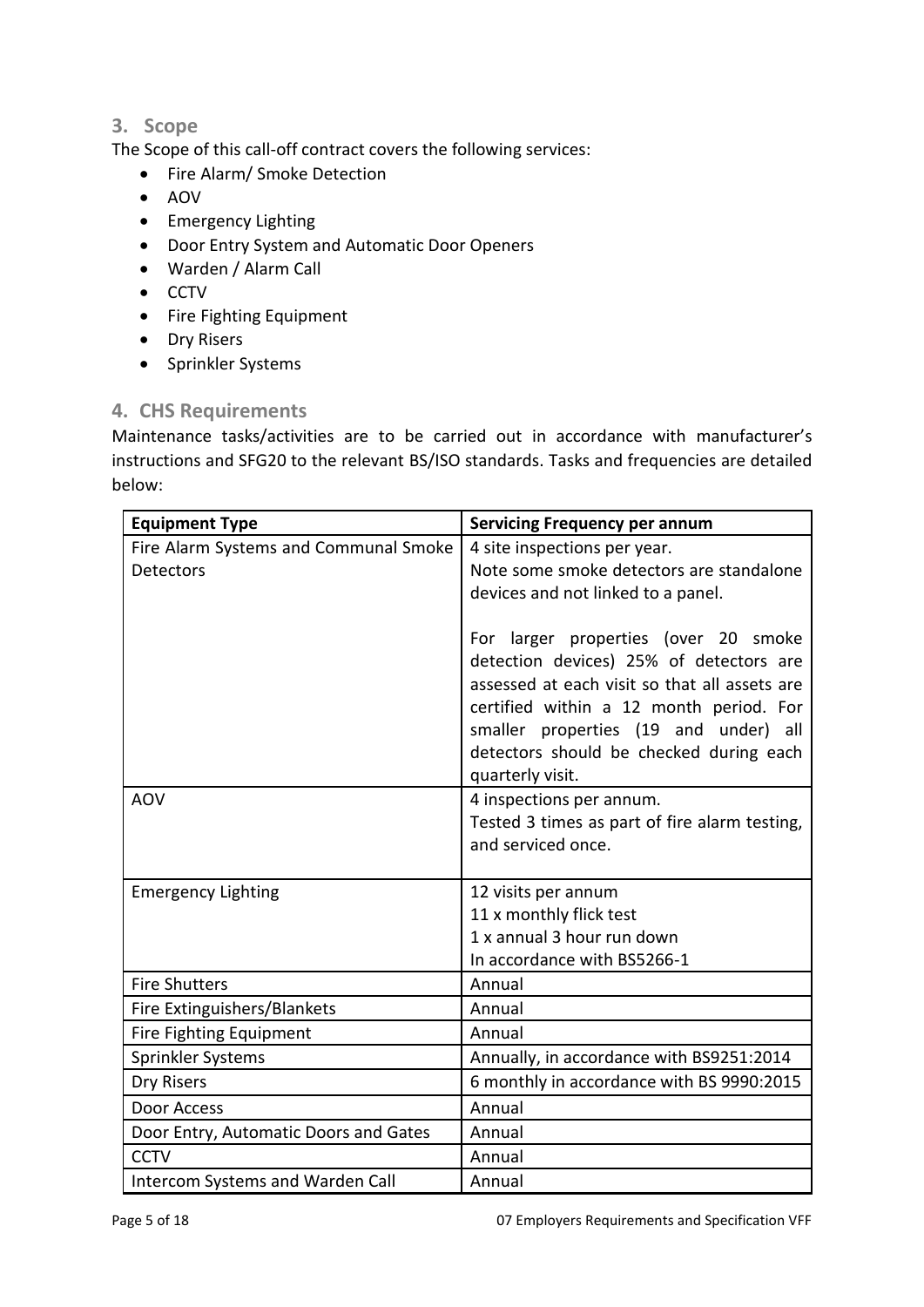The Supplier shall complete inspection visits of equipment in advance of the anniversary of the previous inspection, to ensure that the new certificate is provided to CHS Group before the anniversary date expires.

All services/works are provided under the following legislative framework (as amended):

- Health and Safety at Work etc. Act 1974.
- Occupiers Liability Act 1957.
- Occupiers Liability Act 1984.
- Housing Act 2004.
- Landlord and Tenant Acts (various).
- The Corporate Manslaughter and Corporate Homicide Act 2007.
- The Working Time Regulations (1998).
- The Transfer of Undertakings (Protection of Employment) Regulations 2006.
- The Management of Health and Safety at Work Regulations 1999.
- The Construction (Design and Management) Regulations 2015.
- The Workplace (Health, Safety and Welfare) Regulations 1992.
- The Personal Protective Equipment at Work Regulations 1992.
- The Reporting of Injuries, Diseases and Dangerous Occurrences Regulations 2013.
- The Manual Handling Operation Regulations 1992.
- The Health and Safety (Safety Signs and Signals) Regulations 1996.
- The Work at Height Regulations 2005.
- The Confined Spaces Regulations 1997.
- The Building Regulations 2010.
- The Provision and Use of Work Equipment Regulations 1998.
- The Control of Asbestos Regulations 2012.
- The Dangerous Substances and Explosive Atmospheres Regulations 2002.
- The Gas Safety (Installation and Use) Regulations 1998.
- The Electricity at Work Regulations 1989.
- The Electricity Supply Regulations 1988.
- The School Premises (England) Regulations 2012.
- The Housing Health and Safety Rating System (England) Regulations 2005.
- The Regulatory Reform (Fire Safety) Order 2005.
- Fire Safety Bill 2020.
- The Fire Safety (Scotland) Regulations 2006.
- The Domestic Fire Safety (Wales) Measure 2011.
- The Domestic Fire Safety (Definition of Residence) (Wales) Order 2013.
- The Fire (Scotland) Act 2005.
- The Fire Safety (Scotland) Regulations 2006.
- The Fire (Scotland) Act 2005 (Relevant Premises) Regulations 2005.
- The Fire Safety Regulations (Northern Ireland) 2010.
- Fire Precautions (Workplace) Regulations (Northern Ireland) 2001.
- The Smoke and Carbon Monoxide Alarm (England) Regulations 2015.

The Supplier shall comply with all relevant Approved Codes of Practice, British Standards and operate in a diligent manner to good practice. This includes but is not limited to the following (as may be updated from time to time):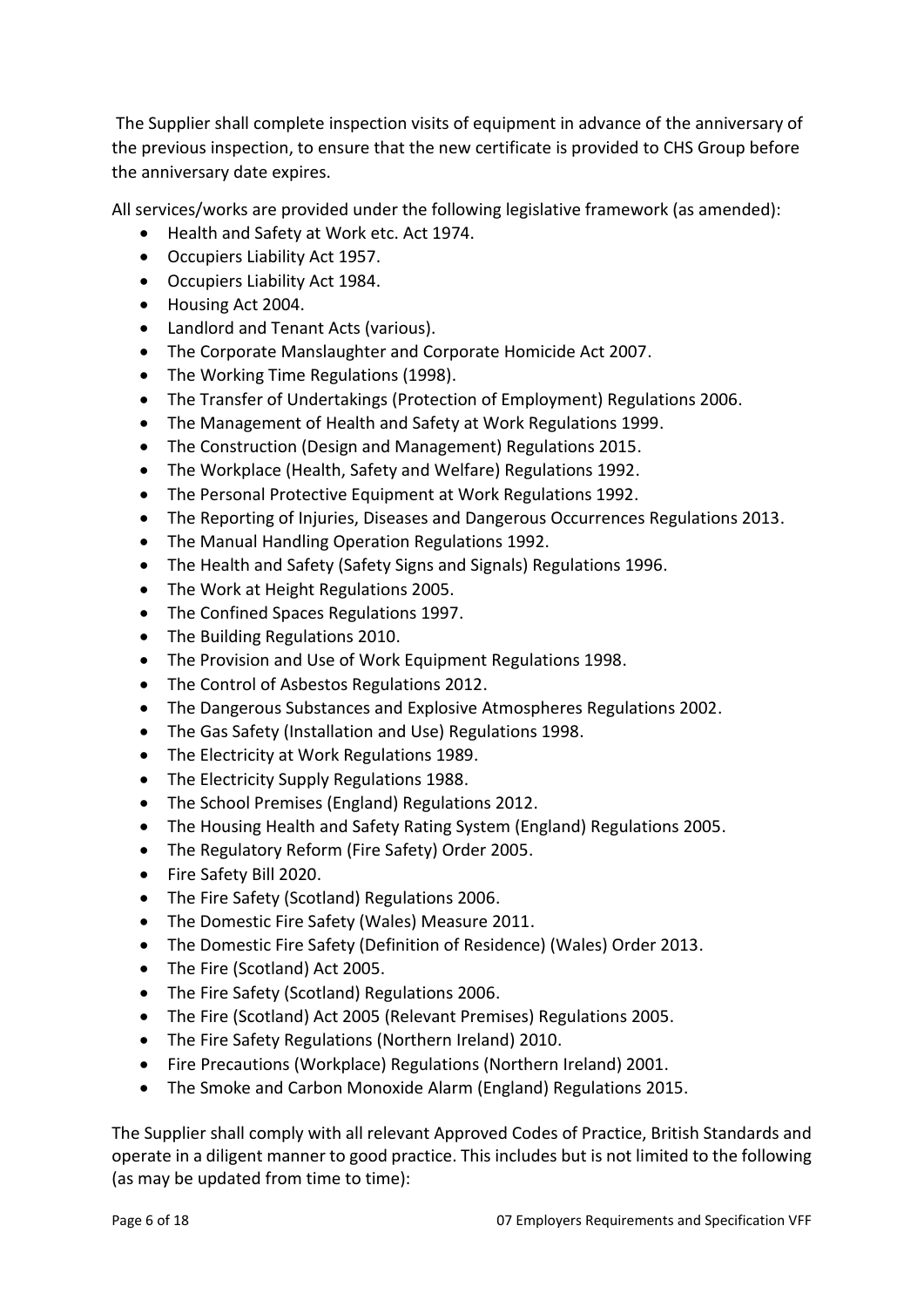- Relevant Standards, Guidance and Codes of Practice issued by the Health & Safety Executive (HSE), British Standards Institution (BSI), UK Government, MHCLG
- PAS79-1, PAS79-2 Fire Risk Assessment- Code of practice.
- HM Government Guide 'Fire safety risk assessment guidance by HM Government'
- 'Approved document B: Fire safety'
- Guidance on fire safety provisions for certain types of existing housing by LACoRS, July 2008.
- Fire safety in purpose-built blocks of flats by LGA
- National Fire Chiefs Council's Guidance on Simultaneous Evacuation
- National Fire Chiefs Council's Guidance on Fire Safety in Specialised Housing
- Technical bulletins and guidance from recognised relevant trade/certification bodies (e.g. ASFP, BM Trada, FPA, BWF)
- For health premises: Health Technical Memoranda (HTMs) from the Department of **Health**
- For education premises: Building Bulletins from the Department for Education
- BS 3632 Standard for residential park homes Specification
- BS 5516-2 Patent glazing and sloping glazing for buildings Part 2: Code of practice for sloping glazing
- BS 6891 Installation of low-pressure gas pipework of up to 35 mm (R1 1/4) in domestic premises (2nd family gas) – Specification
- BS 7273 Code of practice for the operation of fire protection measures
- BS 7346 Components for smoke and heat control systems
- BS 7974 Application of fire safety engineering principles to the design of buildings Code of practice
- BS 8300 Design of buildings and their approaches to meet the needs of disabled people – Code of practice
- BS 9999 Fire safety in the design, management and use of buildings- Code of practice
- BS 9991 Fire safety in the design, management and use of residential buildings Code of practice
- BS 9997 Fire risk management systems. Requirements with guidance for use
- BS 25999 Business continuity management
- BS 8214 Timber-based fire door assemblies Code of practice
- BS 7273, Code of practice for the operation of fire protection measures.
- BS EN 1155 Building hardware Electrically powered hold-open devices for swing doors – Requirements and test methods
- BS EN 1991-1-2 Eurocode 1 Actions on structures General actions Actions on structures exposed to fire
- BS EN 13823 Reaction to fire tests for building products Building products excluding floorings exposed to the thermal attack by a single burning item
- BS EN ISO 1182 Reaction to fire tests for building products Non combustibility test
- BS EN ISO 1716 Reaction to fire tests for building products Determination of the gross calorific value
- BS EN ISO 11925-2:2002, Reaction to fire tests for building products Ignitability when subjected to direct impingement of flame
- BS EN ISO 14122-4, Safety of machinery Permanent means of access to machinery – Part 4: Fixed ladders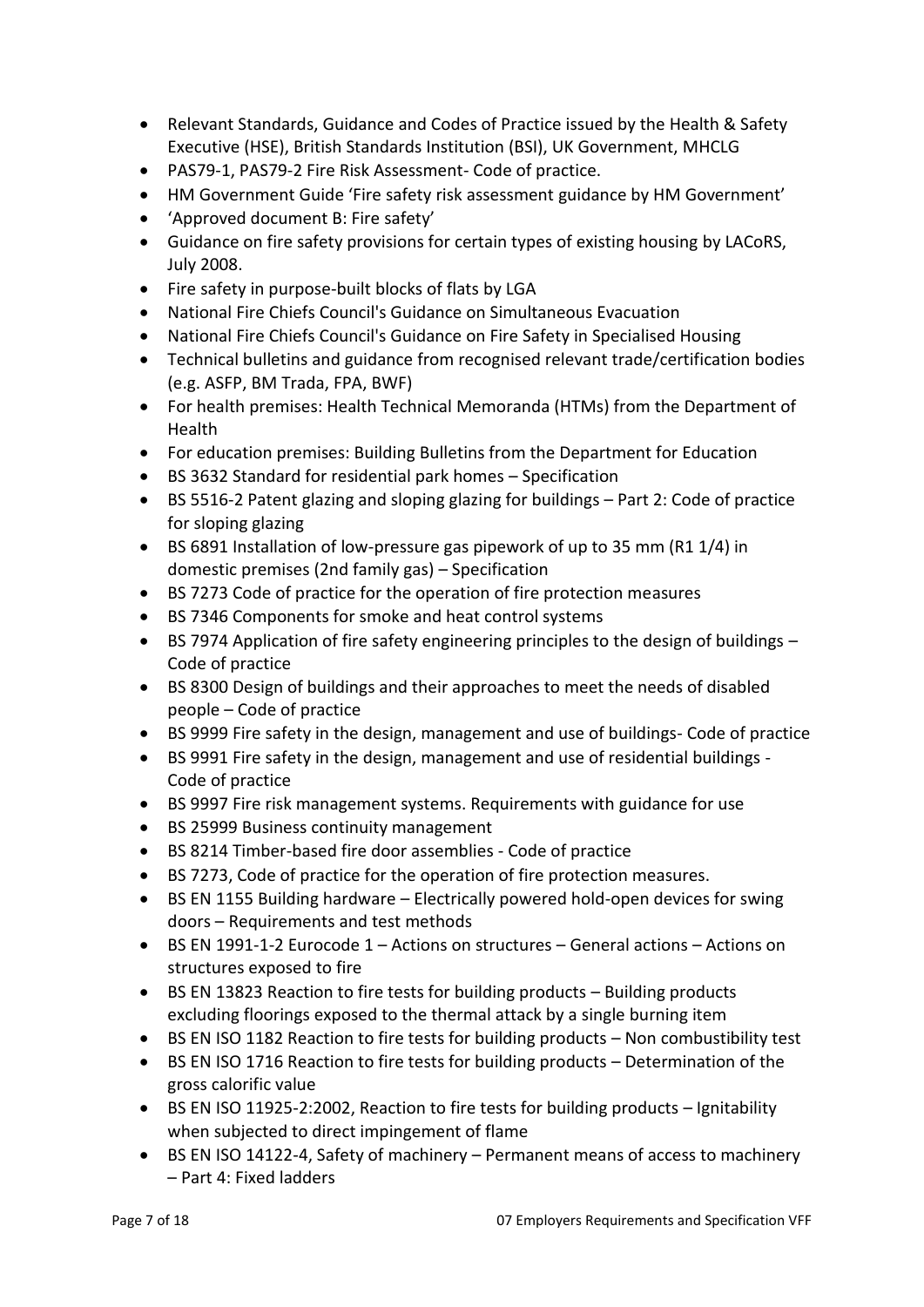- DD ENV 1187:2002, Test methods for external fire exposure to roofs
- PAS 121, Specification for active fire curtain barrier assemblies and active fire barrier assemblies with smoke rating
- PD 7974-6 The application of fire safety engineering principles to fire safety design of buildings – Part 6: Human factors – Life safety strategies – Occupant evacuation, behaviour and condition (Sub-system 6)
- BS 5839 Fire detection and alarm systems for buildings Code of Practice System Design, Installation, Commissioning and Maintenance
- BS 8629 Code of practice for the design, installation, commissioning and maintenance of evacuation alert systems for use by fire and rescue services in buildings containing flats
- BIP 2124 The Design and Installation of Voice Alarm Systems
- BS EN 54 Fire detection and fire alarm systems.
- BS 50518, Monitoring and alarm receiving centre
- BS 5446 Fire detection and fire alarm devices for dwellings.
- BS EN 14604 Smoke alarm devices
- BS EN 50172 Emergency Escape Lighting Systems
- BS EN 1838 Lighting applications. Emergency Lighting
- BIP 2081 A Guide to Emergency Lighting, Third Edition
- BS 5306 Fire protection installations and equipment on premises.
- BS EN 1869 Fire blankets
- BS EN 12101 Smoke and heat control systems. Natural smoke and heat exhaust ventilators
- BS 9251 Sprinkler systems for residential and domestic occupancies. Code of practice
- BS 8458 Fixed fire protection systems. Residential and domestic watermist systems. Code of practice
- HSG168 Fire safety in construction

The minimum Insurance requirements the Supplier shall maintain throughout the duration of the contract are:

| <b>Public Liability</b>      | £5 million                                                                                              |
|------------------------------|---------------------------------------------------------------------------------------------------------|
| Employer's Liability         | £10 million                                                                                             |
| Professional Indemnity       | £1 million (to be maintained for a<br>period of 6 years following the end<br>of the call-off contract). |
| <b>Product Liability</b>     | £5 million                                                                                              |
| <b>Contractors All Risks</b> | £250 thousand                                                                                           |
|                              |                                                                                                         |

Further Requirements include:

- Registered on the Data Protection Public Register (ICO).
- Membership of a relevant/recognised  $3<sup>rd</sup>$  party UKAS accredited company registration scheme. At least one from the list below (or equivalent):
	- o BAFE SP203 Part 1 For the Design, Installation, Commissioning & Maintenance of Fire Detection and Fire Alarm Systems (all four modules)
	- o LPCB LPS 1014 Certified/BAFE SP201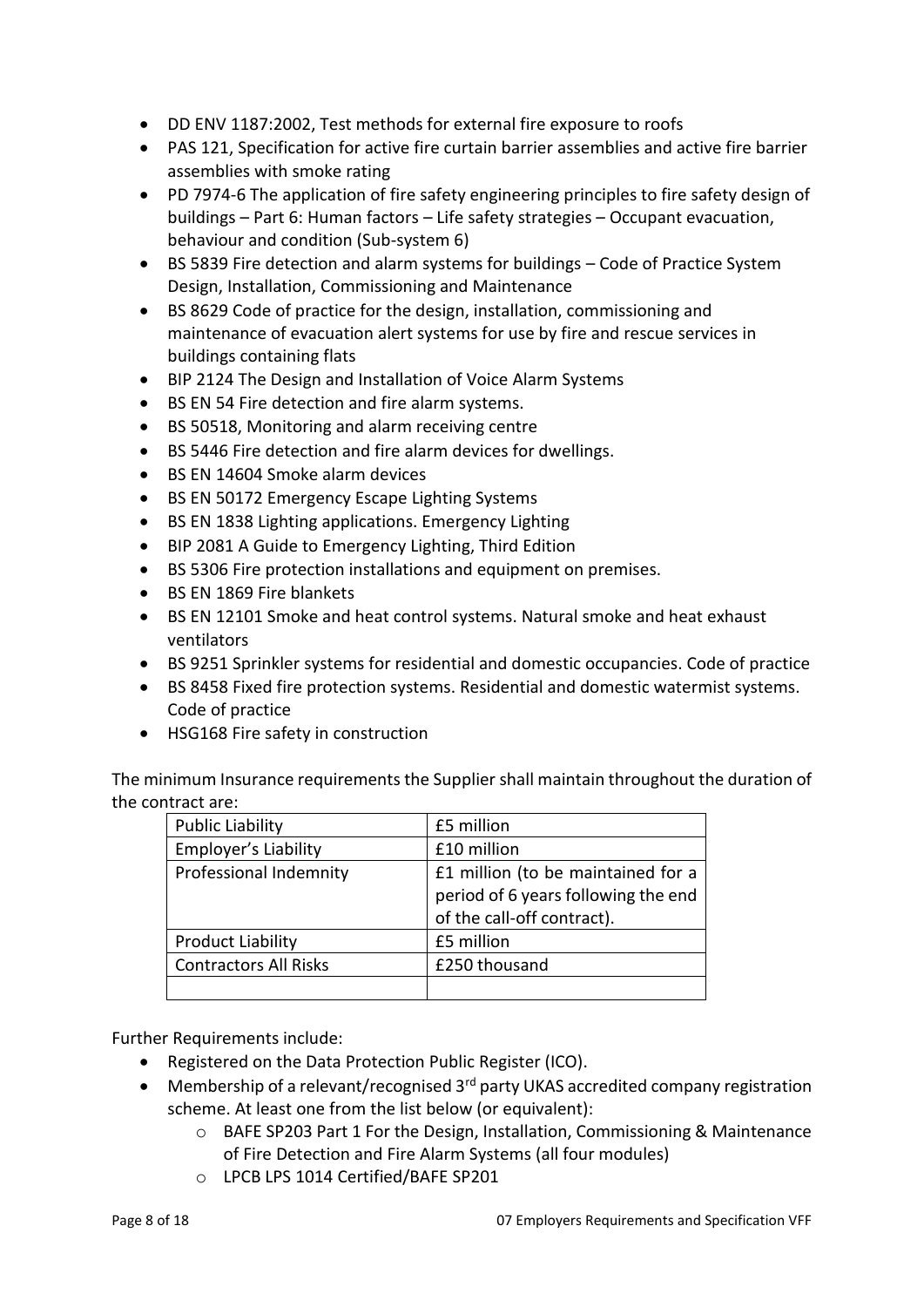- o BSI Kitemark™ Scheme for Fire Alarm Installations
- Registered with an electrical Competent Person Scheme Operator (e.g. NICEIC, NAPIT, ELECSA).
- Personnel competencies: the Supplier shall ensure all individuals working under this Framework are competent (using a recognised sector-specific competence framework) and have the necessary training, qualifications, knowledge, skills, experience, and behaviours for the task they are undertaking.
- The Supplier shall maintain a training matrix and training records that shall be available to the CHS Group immediately upon request.

Following each site visit, all installations shall be left in full working order in every respect. Any isolations, faults or similar shall be reported by telephone and email to CHS Group

The CHS Group shall provide all asset information, where available, at the commencement of the contract. The Supplier will verify the Asset Register as part of PPM (Planned Preventative Maintenance) and responsive call-out activities. Following the first service visit , the Supplier shall have verified the asset list (or produced a new register) and report back to the CHS Group on the condition, residual life and suitability of all assets, and any variances in quantities (and therefore price).

The Supplier shall maintain and update an asset register on behalf of the CHS Group throughout the term of the contract and provide a copy upon request (at no additional cost) to the CHS Group. The asset register shall contain detailed attribute information including but not limited to:

- o UPRN
- o Property Name
- o Address
- o Floor No / Location
- o Postcode
- o Asset Type
- o Manufacturer
- o Model
- o Serial Number
- o Quantities of the Device
- o Year of Manufacture
- o Last Service Date
- o Condition
- o Comments

The Supplier shall, within one month of award of the contract/order, submit and agree a full annual programme for all services covering each element of the maintenance works with the CHS Group. Throughout the contract, any anticipated deviation from the programme shall be brought to the attention of the CHS Group as soon as the Supplier becomes aware of such a possibility.

Equipment condition appraisal shall be defined as follows:

| Good         | Fully functional and serviceable meeting current standards. Minimal   |  |  |
|--------------|-----------------------------------------------------------------------|--|--|
|              | breakdowns. Aesthetically good. Expected working life of 10 year+     |  |  |
| Satisfactory | Fully functional and serviceable system. Installation is safe but may |  |  |
|              | not be to current standards. Aesthetically acceptable. Expected       |  |  |
|              | working life of 5 year+                                               |  |  |
| Poor         | Equipment in need of replacement within the next 5 years. Likely as a |  |  |
|              | result of issues such as: regularly occurring faults,<br>parts        |  |  |
|              | unobtainable/discontinued, corrosion or similar.                      |  |  |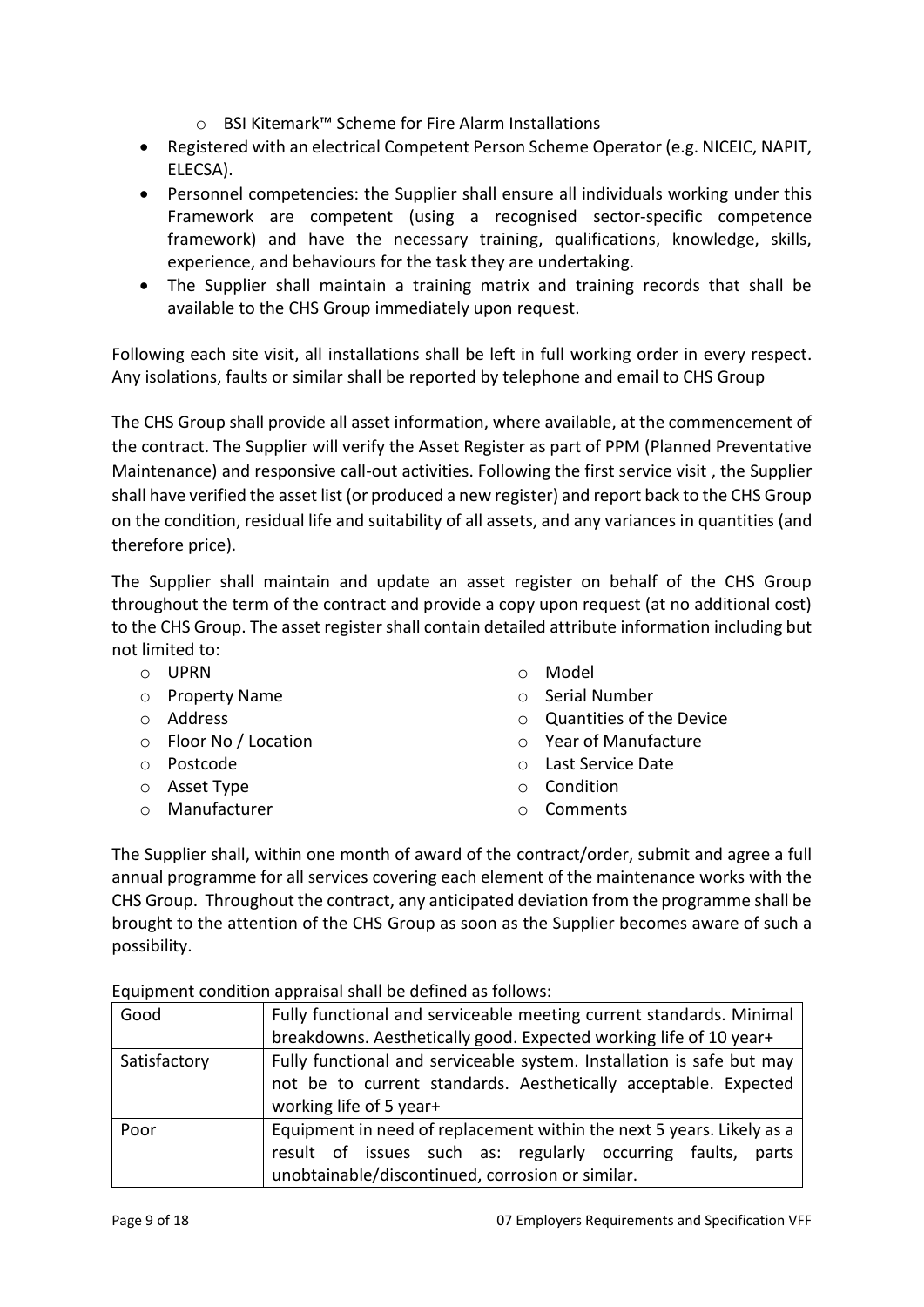Operatives are required to carry all necessary PPE, tools, and equipment to carry out the tasks required of them. This must include all keys (e.g. FB/Drop/Gerda Key).

The Supplier is deemed to carry out all work during normal working hours unless advised and agreed otherwise. Normal working hours for the purpose of this contract shall be deemed to be 08:00 to 18:00 Monday to Friday, excluding Public Holidays.

## <span id="page-9-0"></span>**5. Responsive Repairs and Callouts**

The Supplier will provide a 24 Hours a Day, 365(6) Days a Year cover for emergency calls. The Supplier shall provide a dedicated telephone number(s) for the booking of responsive repairs. For policies that are not appended, the Supplier may reasonably assume and anticipate that CHS Group has policies that are aligned with the standard for the sector and type of organisation and shall be deemed to have made financial provision for costs it will incur in complying with such policies.

Defects considered to be immediately dangerous are to be completed on site whilst the inspection is taking place or otherwise the equipment is to be taken out of service, isolated and the nominated CHS Group representative informed.

Where the Supplier, having responded to a repair/breakdown call, identifies that the equipment is irreparable, or is deemed to be beyond economical repair (BER), then they should in the first instance contact CHS Group to advise that they have attended the breakdown call but has been unable to execute repairs citing the reasons for this. The Supplier shall provide a quote to supply a complete and functionally working system including all control equipment, hardware and software, cabling, and ancillary services. This quote must be presented to CHS Group within 3 working days of the initial visit. CHS Group must approve any BER order before works can proceed

#### <span id="page-9-1"></span>**6. Site Access and Restricted Access**

The Supplier is required to manage its own appointments and arrange access as required with each site unless it has been specified otherwise. The Supplier is expected to notify the identified building occupiers of any planned works which are likely to cause a disruption at least two weeks prior to the commencement of the works. Appointments must be booked first by phone call then followed up with a confirmation email, text and/or letter.

Where the Supplier has difficulty in contacting the site nominated person, CHS Group should be informed and the agreed escalation process must be followed. The escalation process should be agreed prior to commencement of the contract.

The Supplier is expected to provide 'normal service' between the hours of 08:00 and 18:00 Monday to Friday, excluding Public Holidays. The Supplier shall also provide an emergency call-out service outside of these times.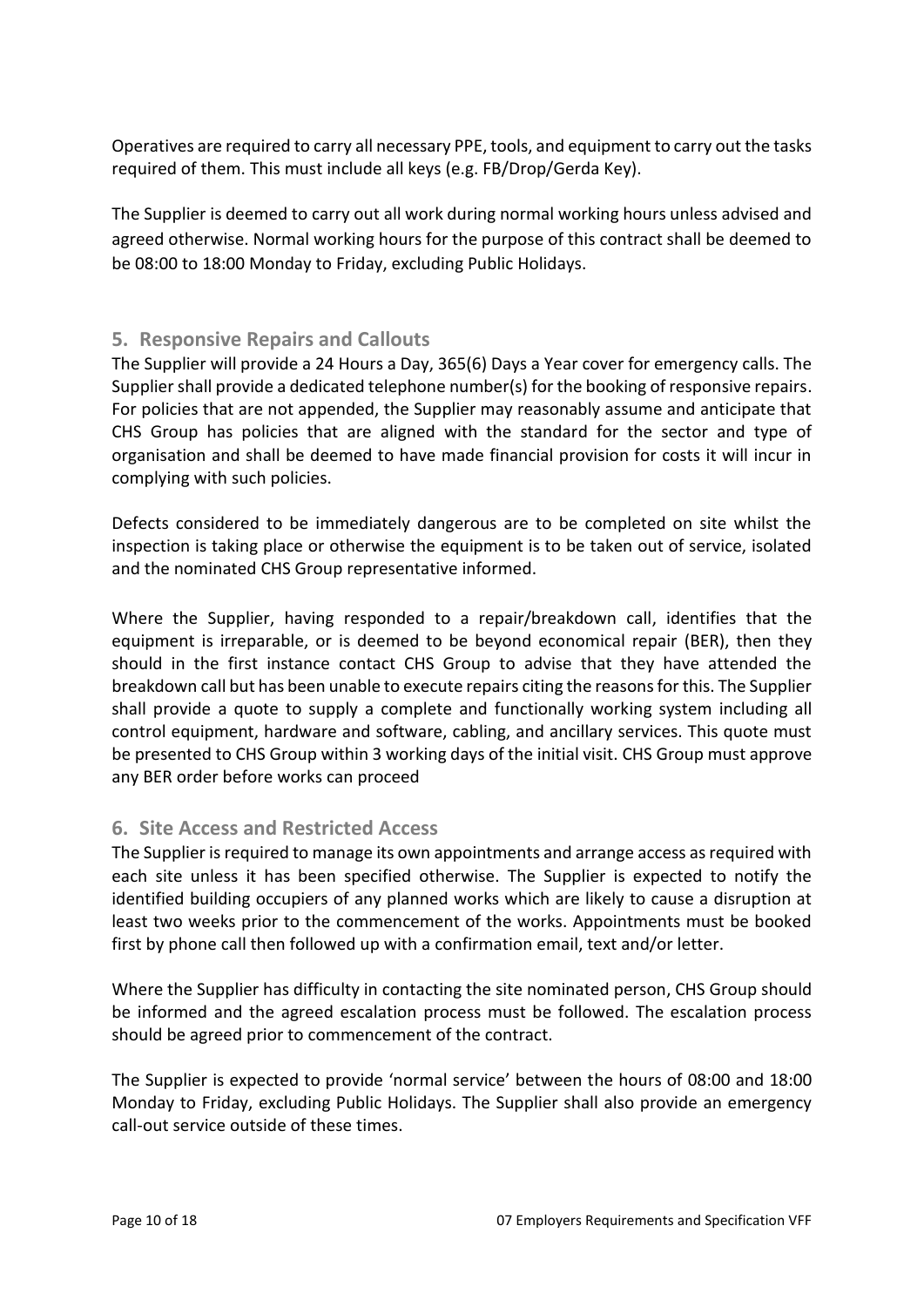Additional care must be taken to understand the needs of the diverse sites covered by this contract.

Attendance at Residential Care Homes can only be completed by operatives who can display evidence of Covid 19 Vaccination status, by way of NHS App or letter, unless they are exempt. This is covered by The Health and Social Care Act 2008 (Regulated Activities) (Amendment) (Coronavirus) Regulations 2021

For buildings or sites which are vacant, the Supplier will be required to collect a key. The Supplier must ensure that it is aware of the process for collecting and holding keys as agreed with CHS Group ensuring that keys are signed out and signed back in upon return. Any keys not returned will be subject to reasonable reimbursement for the replacement of the building lock and new keys (or as a disallowed cost if the Supplier carries out the lock replacement).

#### <span id="page-10-0"></span>**7. Asbestos Register**

Prior to commencing work on any site, the Supplier shall review the premises asbestos management plan or register (and sign if appropriate). To access the survey and management plan, the Supplier must contact CHS Group directly and a copy of the latest survey or online access shall be shared. In urgent circumstances this may also be obtained from the relevant responsible individual. The Supplier shall ensure that all sub-contractors they are responsible for do the same.

The Supplier shall ensure all operatives have undertaken a recognised asbestos training awareness course within the last 2 years.

CHS Group's Asbestos Management Policy must be adhered to at all times.

#### <span id="page-10-1"></span>**8. Works Orders**

Works orders will be taken directly by the Contractor and raised on their systems. Orders will then be interfaced to CHS's Housing Management system. All Orders will have a unique CHS order number and a contractor reference – the order will note the UPRN (Unique Property Reference Number) as well as the address of the site. All correspondence, invoices and service sheets are to include the CHS order number and UPRN of the site.

CHS Group requires the status of orders and appointments to be updated via the interface following initial visit: this includes completion if the order, or to advise of follow-on works with the agreed next appointment date.

CHS Group does not provide the Supplier with any exclusivity for the scope of work in this contract and accordingly reserves the right to place work with other contractors.

#### **Planned Preventative Maintenance**

PPM activities will be agreed at the commencement of the contract and completed in accordance with the frequencies set out in this document. This element of the contract will be subject to a monthly invoice for  $1/12<sup>th</sup>$  of the annual value. No purchase order will be raised for these works.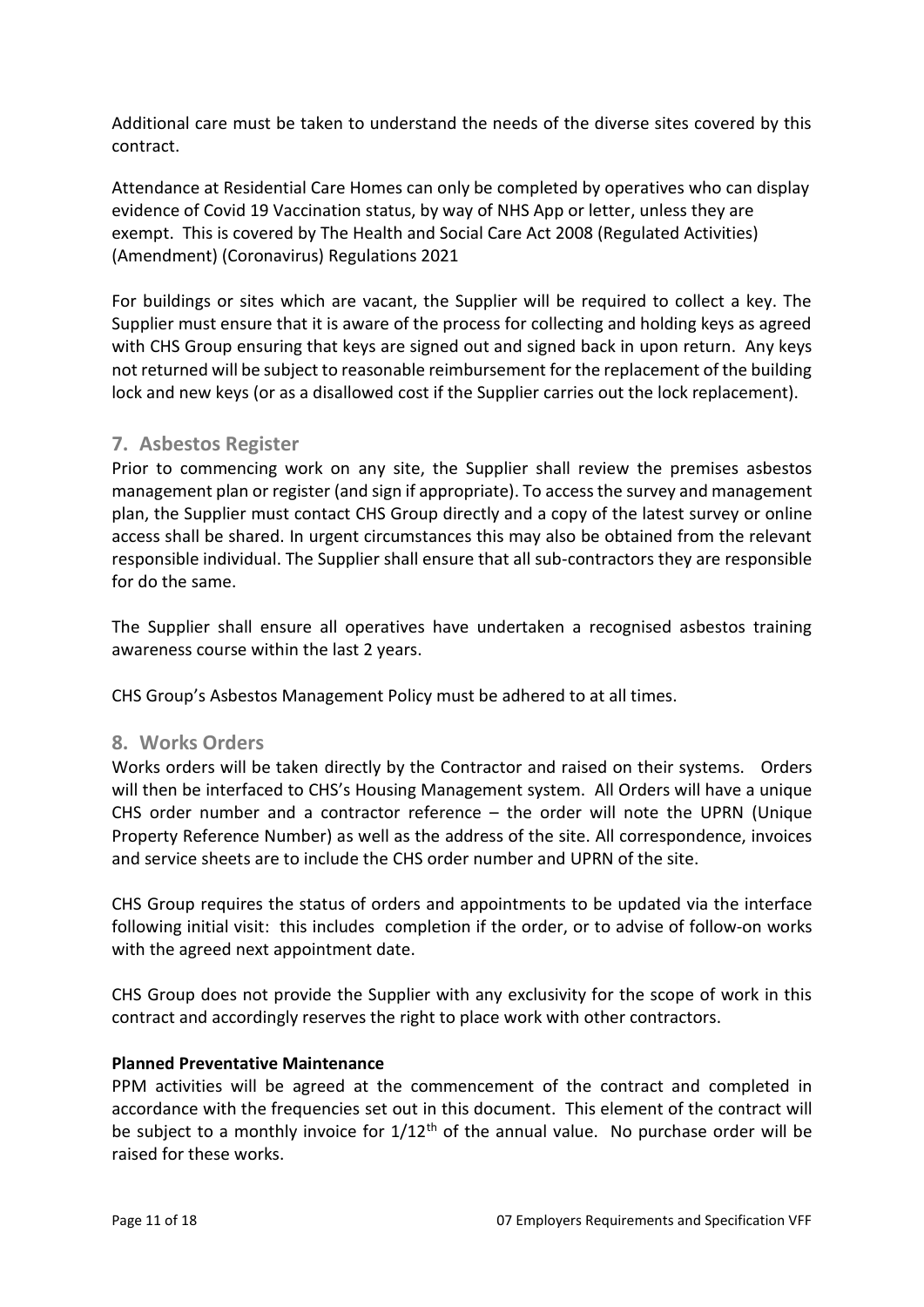#### **Remedial Works**

Works resulting from PPM activities will require separate individual orders. This order is to be raised by the supplier and interfaced to CHS' Housing Management System.

#### **Reactive Repairs and Improvements**

These jobs will each require a separate Order. This order is to be raised by the supplier and interfaced to CHS' Housing Management System.

All remedial works carried out in the pricing schedule must include making good any damage to the fabric of the building. Damage to decorations must be reported back to the CHS Group for orders to be raised for completion by others.

The Supplier must ensure that they make good any breaches made to to fire compartment walls, floors or ceilings.

#### <span id="page-11-0"></span>**9. Work Authorisations and Approvals**

#### **Self-certification**

The Supplier may complete smaller repairs and remedial works, of up to £250 inc vat in value without seeking prior authorisation from CHS Group. (This figure will be reviewed and confirmed as part of the mobilisation process). All orders are to be raised by the supplier and interfaced to CHS' Housing Management System.

Where works are likely to exceed the self-certification threshold, the Supplier shall provide quotations within 5 working days of the initial visit, and in accordance with its tender prices and Schedule of Rates. CHS Group will review, decide and where applicable approve these quotations. Unauthorised works above the agreed self-certification threshold will not be paid.

#### **Verbal Instructions**

Verbal instructions may be issued by an authorised officer of CHS Group:

- 1. For repairs up to £500 inc VAT where the officer is satisfied as to the nature of the work; or
- 2. Urgent or critical health and safety related works are needed.

Any and all verbal instructions must be raised as new orders by the supplier and interfaced to CHS' Housing Management System – the order will be approved by an authorised officer of CHS.

#### <span id="page-11-1"></span>**10. Programming of Works**

The Supplier shall within 1 month of award of the contract submit a full annual programme for all PPM works covering each element of the maintenance works to the Contract Administrator for review.

At the start of each year the Supplier shall submit to CHS Group a programme detailing the monthly work schedule for approval. This shall identify every work activity to be carried out on site including any variations and non-programmed work. The format for this information can be provided in hard copy at regular update and progress meetings, by email, IT link or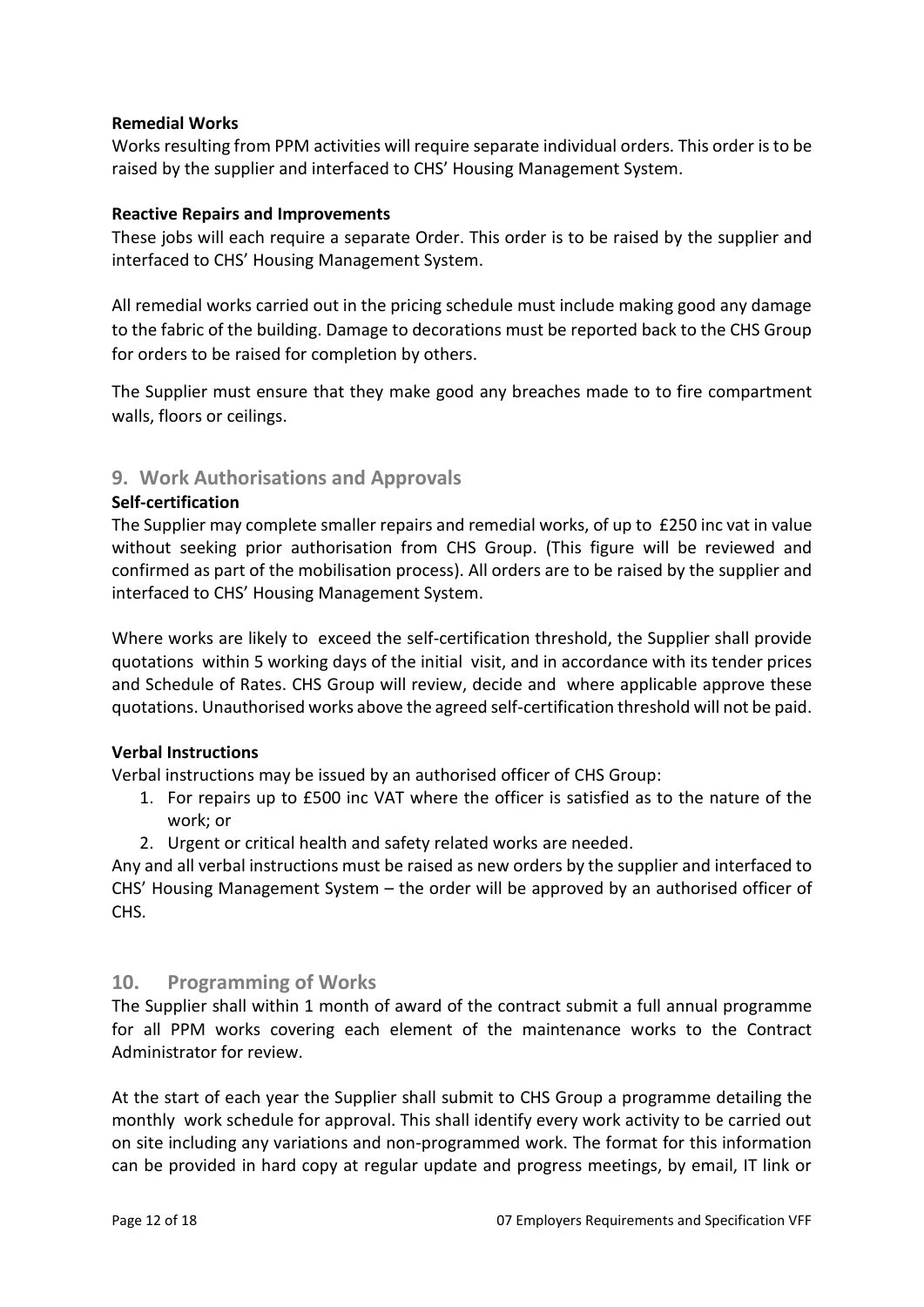web portal. Additionally, the Supplier shall make available upon request from CHS Group at any time the number of jobs issued to each operative and the status of each job given.

### <span id="page-12-0"></span>**11. Certification and Worksheets**

The Supplier shall ensure that, following all work and inspection visits, reports shall be submitted to the Contract Administrator via bulk transfer, in electronic format. This could by via an sFTP site, or similar. All certificates are to be issued in .PDF format.

Reports must include all specialist reports, test equipment printouts and required certification.

The supplier must ensure all certification has passed through its Quality Assurance processes, to prevent the need for CHS to return any incomplete or unsatisfactory certification. Certification is to be provided within 5 working days of the completed service.

The Supplier shall transfer electrically (upload) certificates to a destination and in a manner agreed with the CHS Group. Certificate file names shall comply with the CHS Group's naming convention.

#### <span id="page-12-1"></span>**12. Asset Data**

The Supplier must review and update the asset data provided as part of the tender and collect missing information at the first service visit for each asset. The Supplier shall provide this information to CHS Group without additional charge (i.e. provision must already be built into the rates submitted). This updated information will be used to validate the asset data provided at Tender stage and to ensure that any additional data which needs to be included can be included. The Supplier may propose asset register data fields for CHS Group to agree prior to commencing this process.

Title, ownership, and rights to the asset information shall remain vested with CHS Group at all times. This information shall be treated as confidential and not shared with any 3<sup>rd</sup> party without CHS Group's expressed written consent.

## <span id="page-12-2"></span>**13. Order Priority Coding**

CHS Group will stipulate a Priority Code for each Order type and the priority times will take account of the operating hours of the building and operational service needs. The priority codes on are as follows:

| Category                               | <b>Rectification Time</b>                                                                              |  |
|----------------------------------------|--------------------------------------------------------------------------------------------------------|--|
| Priority 1 Emergency - Health & Safety | Attend site within 2 hours to make safe or<br>rectify.<br>Resolve issue within 3 working days of order |  |
| Priority 2 Emergency 24 hr             | All calls received before 10am - attend site<br>same day to make safe or rectify. All calls            |  |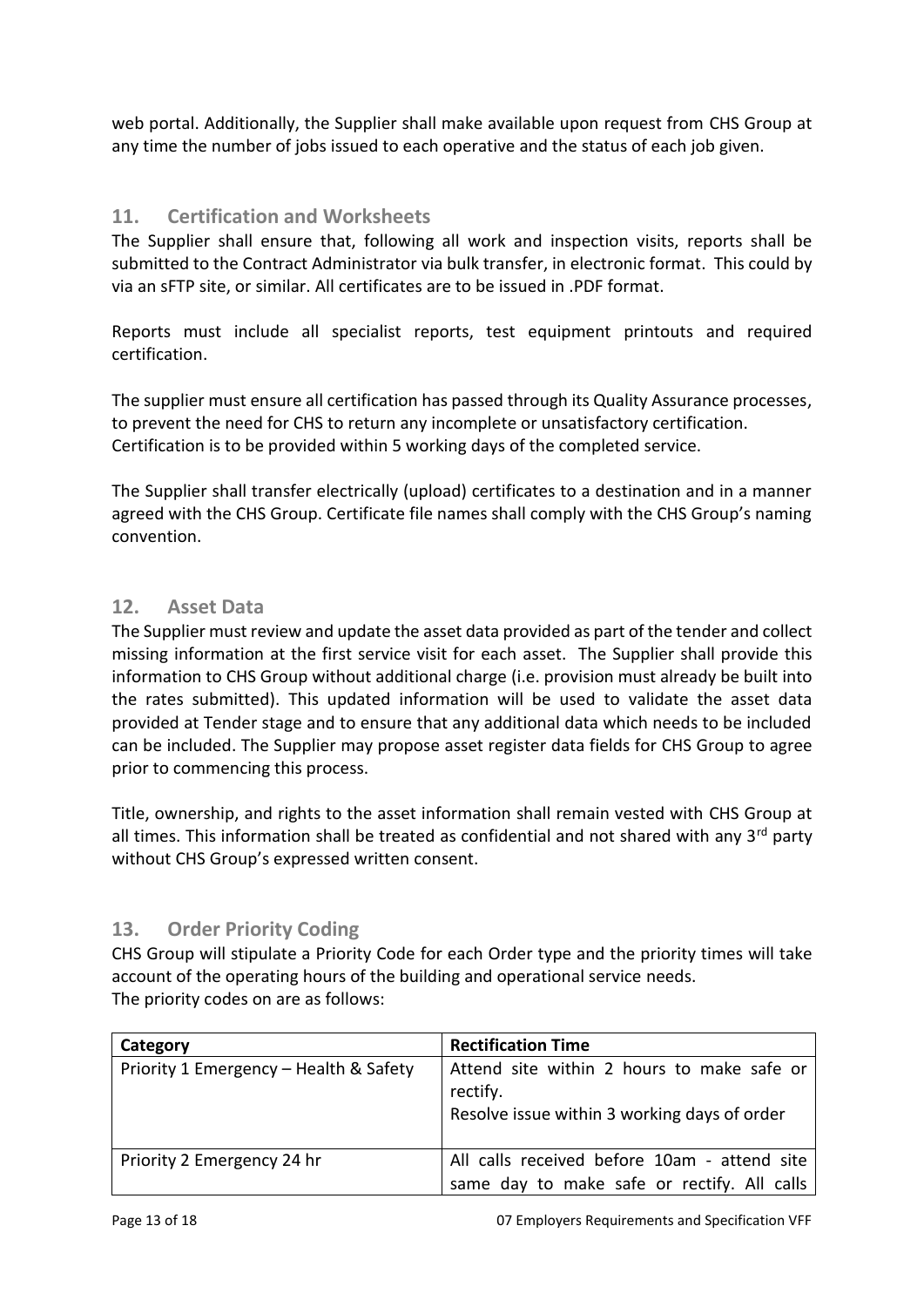|                    | reported after 10am - attend site by noon the<br>following working day to make safe or rectify.<br>If make safe only, then resolve within 3 working<br>days of order |
|--------------------|----------------------------------------------------------------------------------------------------------------------------------------------------------------------|
| Priority 3 Routine | Attend and resolve within 3 Working Days.                                                                                                                            |
| Priority 4 Planned | Resolve within 3 Months                                                                                                                                              |

| <b>Sites</b>                             | <b>Total loss of</b><br>electricity | <b>Cannot secure</b><br>external door | <b>Fire Alarm activation</b> |
|------------------------------------------|-------------------------------------|---------------------------------------|------------------------------|
|                                          | Attend                              | Attend                                | Attend                       |
| Residential<br><b>Care Homes</b>         | 2 hrs                               | 2 hrs                                 | 2 hrs                        |
| Extra<br>Care<br><b>Schemes</b>          | 2 hrs                               | 2 hrs                                 | 2 hrs                        |
| Sheltered<br>Schemes                     | 2 hrs                               | 2 hrs                                 | 2 hrs                        |
| Nurseries and<br>Young Parent<br>Project | 2 hrs                               | 2 hrs                                 | 2 hrs                        |
| Supported<br>Schemes                     | 2 hrs                               | 2 hrs                                 | 2 hrs                        |

If the Supplier is unable to meet the rectification period, they must alert the Contract Administrator. The Supplier shall request an extension of time stating the reason for the request. This will only be granted at the discretion of the Contract Administrator. The Supplier must ensure all reasonable endeavours are made to meet the Rectification Times.

The Contractor will determine which priority code is assigned to a repair based on CHS' requirements. If there is a need to agree an unspecified response time due to the specific nature of the repair not listed here this will be agreed at the time. CHS Group's decision on rectification time will be final.

CHS Group reserves the right to review rectification times and decisions to do so will be managed through the contract change process.

## <span id="page-13-0"></span>**14. Key Performance Indicators**

The Key Performance Indicators (KPI's) for this Contract are detailed below and constitute the core performance measurement criteria.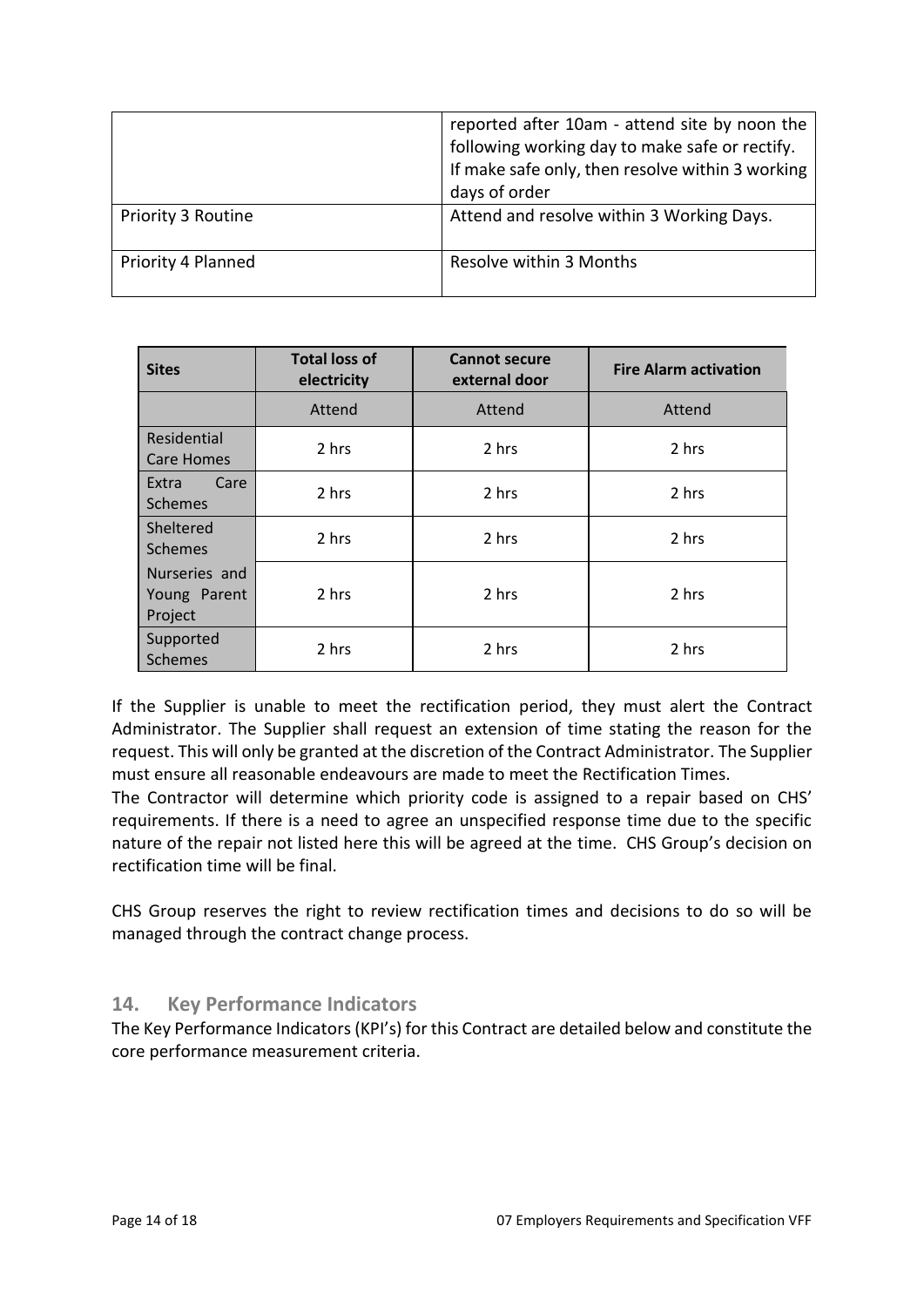| <b>Number</b>     | <b>Performance Indicator</b>                                                                                         | <b>How measured</b>                                           | <b>Target</b> |
|-------------------|----------------------------------------------------------------------------------------------------------------------|---------------------------------------------------------------|---------------|
| KPI1(a)           | % of Properties with a Valid<br>Certificate                                                                          | CHS compliance<br>reporting                                   | 100%          |
| KPI1(b)           | % of satisfactory certification<br>CHS compliance<br>received within 5 working days of<br>reporting<br>service visit |                                                               | 100%          |
| KPI <sub>2</sub>  | % of customers satisfied with the<br>overall repairs and maintenance<br>service provided                             | CHS site satisfaction<br>surveys                              | 86%           |
| KPI3              | % of all orders completed within<br>agreed target times                                                              | CHS systems, based on<br>supplier input data via<br>interface | 95%           |
| KPI4              | Recalls - number of repairs<br>completed without need to return<br>because the issue is not resolved                 | Supplier to provide<br>data                                   | 95%           |
|                   |                                                                                                                      |                                                               |               |
| KPI5              | Average Days to Complete Repair<br>(all priorities)                                                                  | CHS systems, based on<br>supplier input data via<br>interface | 8             |
| KPI7              | % of Emergency 24hr<br>Appointments attended in time                                                                 | CHS systems, based on<br>supplier input data via<br>interface | 100%          |
| KP <sub>I</sub> 8 | % of Routine Repairs completed in<br>target                                                                          | CHS systems, based on<br>supplier input data via<br>interface | 99%           |
| KPI10(a)          | Number of Formal Complaints                                                                                          | CHS & supplier<br>reporting                                   | $2$           |
| <b>KPI10(b)</b>   | Number of informal complaints                                                                                        | Supplier & CHS Group<br>to provide data                       | Info          |
| <b>KPI11</b>      | Number of reported accidents                                                                                         | Supplier to provide<br>data                                   | Info          |

Should CHS Group believe that performance and delivery is not to the defined standard in respect of time, quality, cost and safety it reserves the right to reduce the number of orders issued to the Supplier and orders may be transferred to an alternative supplier if no significant improvement is seen.

The majority of KPIs will be reported from CHS Group's management systems, based on order details provided through the interface – eg repairs start date, appointment date, completion date. Calculation and validation of other KPIs will be agreed as part of the mobilisation process.

KPIs and targets may be added to or amended over the duration of the contract term. Any such changes will be agreed and completed as a formal contract change.

#### <span id="page-14-0"></span>**15. Reporting**

The supplier is to provide a monthly report detailing the service levels achieved compared to the KPI targets set in section 14. Reports will be produced by the 10th of the following month and sent to pateam@chsgroup.org.uk to be discussed at the Operational meetings or earlier if any concerns are raised.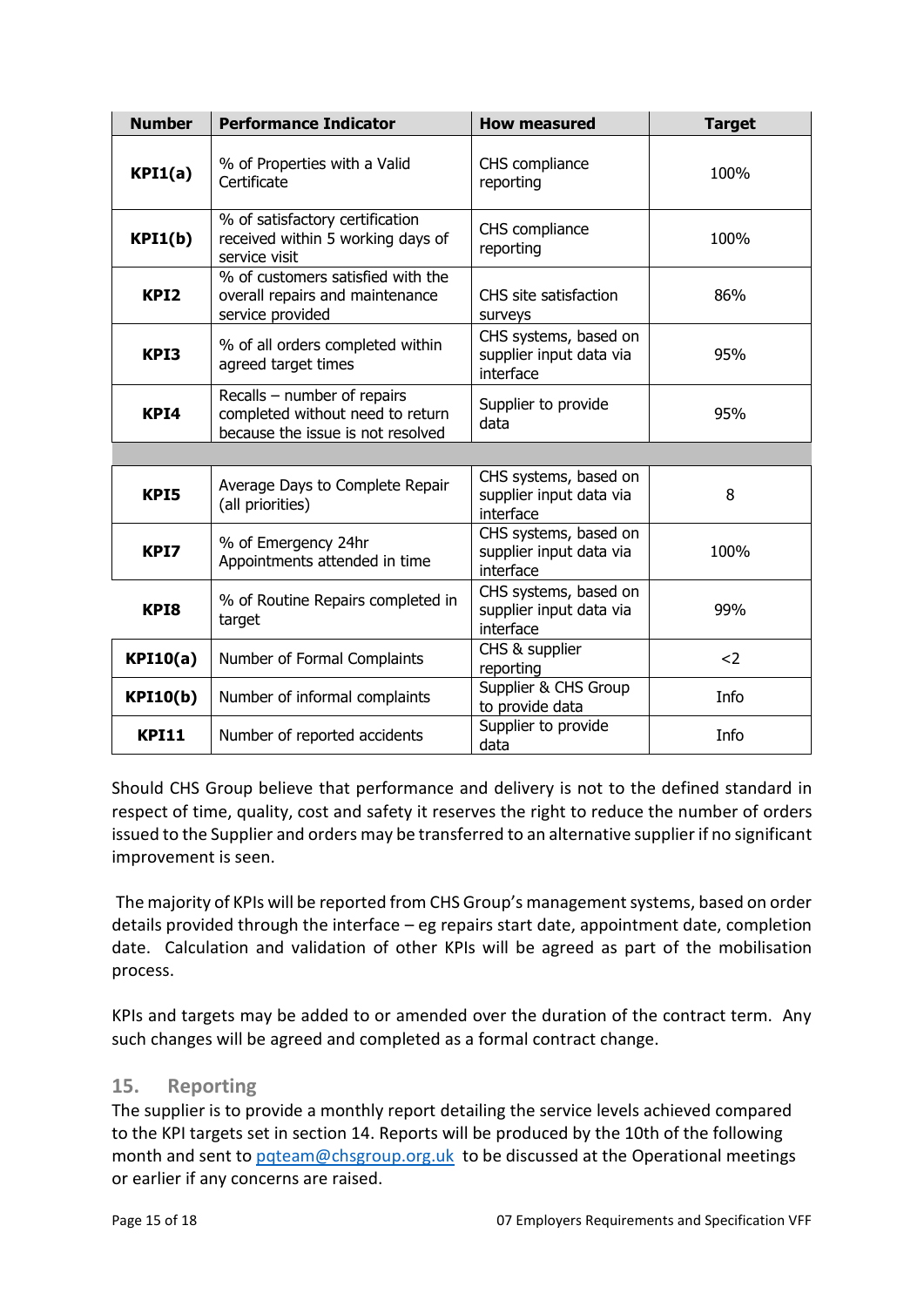This report should also include

- a Summary or Overview of monthly operations,
- operational performance,
- helpdesk performance,
- any HR related matters,
- health and safety,
- any environmental matters
- finance.

#### <span id="page-15-0"></span>**16. Meetings**

The CHS Group requires regular meetings to be held during the term of the project. These are as follows:

#### **Operational Meetings**

Operational Meetings will take place after the end of each month to review the operation of the contract during the previous month. Operational Meetings are to discuss matters requiring timely review between the Supplier and CHS Group but are not intended to replace day-to-day communications. Operational Meetings shall review safety, time, quality, and cost matters. The Contract Administrator or Service Manager will chair the meeting. Both parties must be represented by individual(s) sufficiently authorised to make operational decisions relating the contract, such as Contracts Managers. Items for inclusion at the monthly meeting should be forwarded to the chair no less than 5 days prior to the meeting.

#### **Quarterly Strategic Review Meetings**

Every third operational meeting will be a Quarterly meeting. These will be used for Strategic Review and assessment of the overall performance of the contract and to set priorities for the following quarter.

These should be attended by senior representatives of each organisation where appropriate. The meetings should review the headlines from the monthly reports and discuss learning and potential improvements to service delivery. The review meeting must be a two-way process and both parties should feel free to discuss any necessary changes.

All meetings will be documented, and the minutes circulated to attendees.

At their discretion, CHS Group may change the frequency of these meetings.

#### <span id="page-15-1"></span>**17. Invoicing & Payments**

The Supplier shall provide a monthly invoice for servicing works. This invoice should be issued at the end of the month that the servicing was completed in, and will equate to  $1/12<sup>th</sup>$  of the agreed annual servicing cost.

For responsive repairs and other works, the Supplier shall provide a claim to CHS Group each month.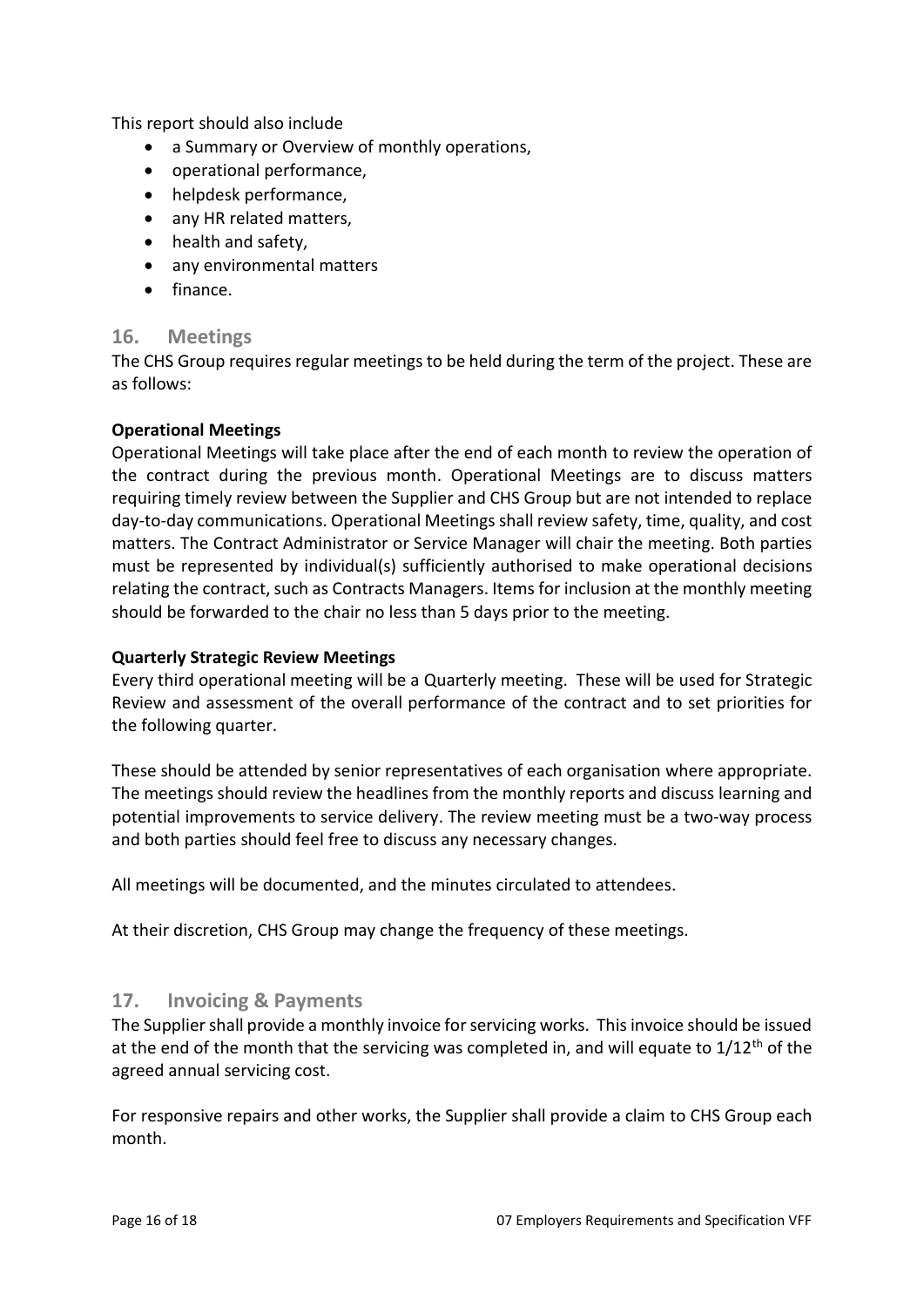Claims must include all works orders completed in the previous month. The Supplier shall agree it will not charge CHS Group for any works that have not been included within a claim within three months of the work having been completed.

## <span id="page-16-0"></span>**18. Responsive Repairs and Callouts**

#### **Responsive Repairs**

The Supplier will provide a 24 Hours a Day, 365(6) Days a Year cover for emergency calls. The Supplier shall provide a dedicated telephone number(s) for the booking of responsive repairs within normal working hours – Mon-Fri 8:00 – 6:00pm.

A number, and escalation numbers, must also be provided for out of hours calls.

The contractor will take all repairs calls and/or emails directly from CHS Customers or CHS staff, and will raise these on their order systems in real time

They will record all order details, plus any appointment details

These orders will need to interface directly to the current and any future CHS Housing Management system: currently: Aaeron QL Housing Management System – Version 4.6.1

CHS systems will allocate the repair a unique order number, which will be passed back to the contractor. Based on the priority selected, a target date will be set for the order ete, the contractor will interface a completion file, which will complete the order on CHS systems

If the value of the job is to be varied, this variation will also come via the interface for CHS approval. Once complete, the order can be added to the claimed. Once the claim is agreed, it can be invoiced.

The Supplier shall provide a dedicated email address or inbox for correspondence. This must be regularly monitored. Timescales for responses to queries will be agreed as part of the mobilisation

#### **Reducing abortive Callouts**

The Supplier shall work with CHS Group to reduce nuisance and abortive callouts throughout the duration of the contract. The Supplier shall be expected to introduce innovative methods to reduce out of hours callouts.

#### **Reporting and communication of responsive repairs**

The Supplier shall keep CHS Group updated as to the progress of all repairs. The Supplier shall facilitate this by updating their own systems, which will update CHS systems via the interface. In the event of any repairs that will not be completed within agreed timescales, these must be reported to CHS Group, detailing reason for delay and expected revised date of resolution

#### <span id="page-16-1"></span>**19. IT Requirements for Interfacing with CHS Repairs Systems**

#### **QL Repairs Interface**

The Repairs Interface allows for repairs to be entered and managed on the Contractors' systems with specific data being replicated to CHS Systems. Aaeron QL Housing Management System – Version 4.6.1